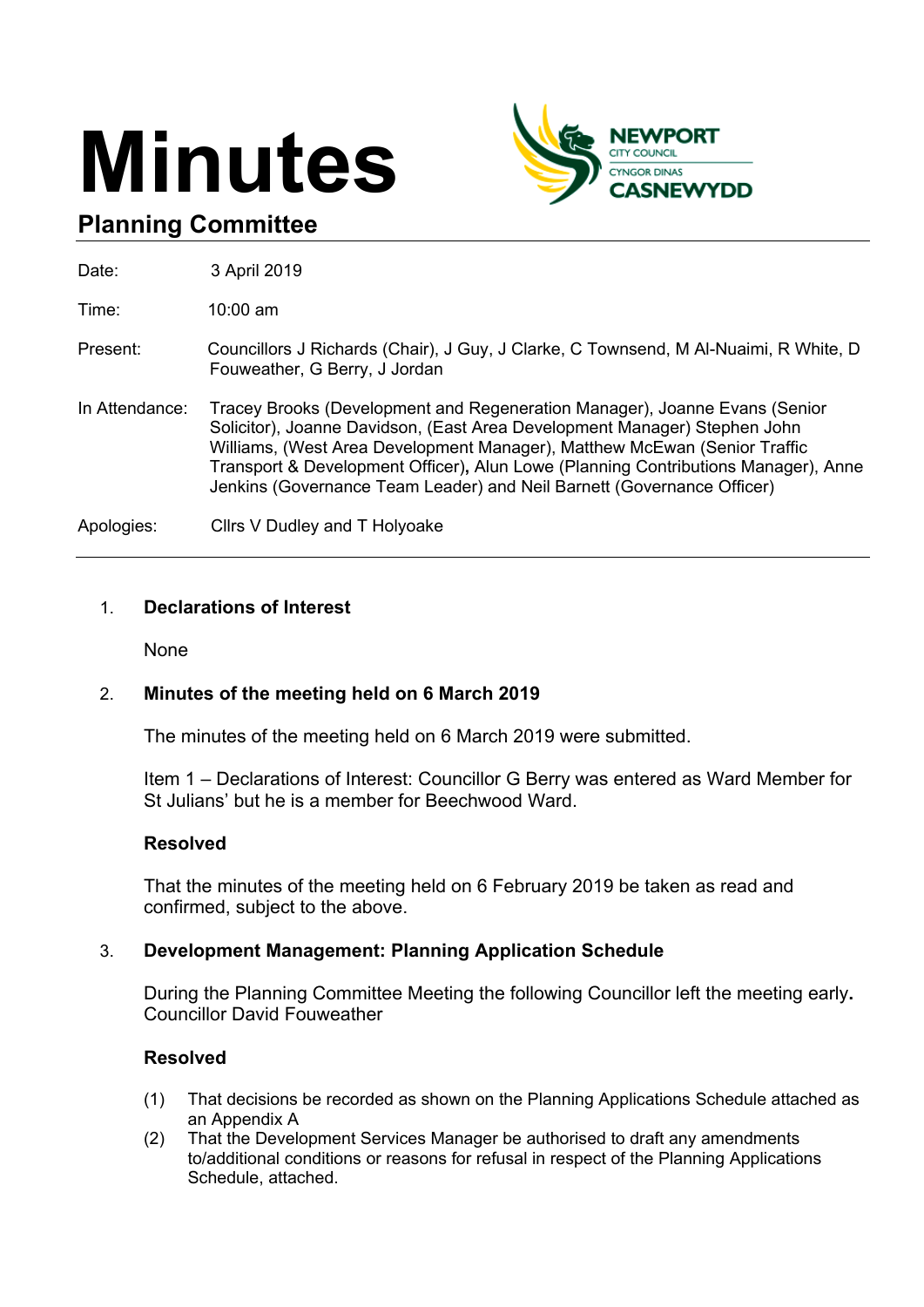## 4. **Appeal Decisions**

Members' attention was drawn to the Appeals Report, for information.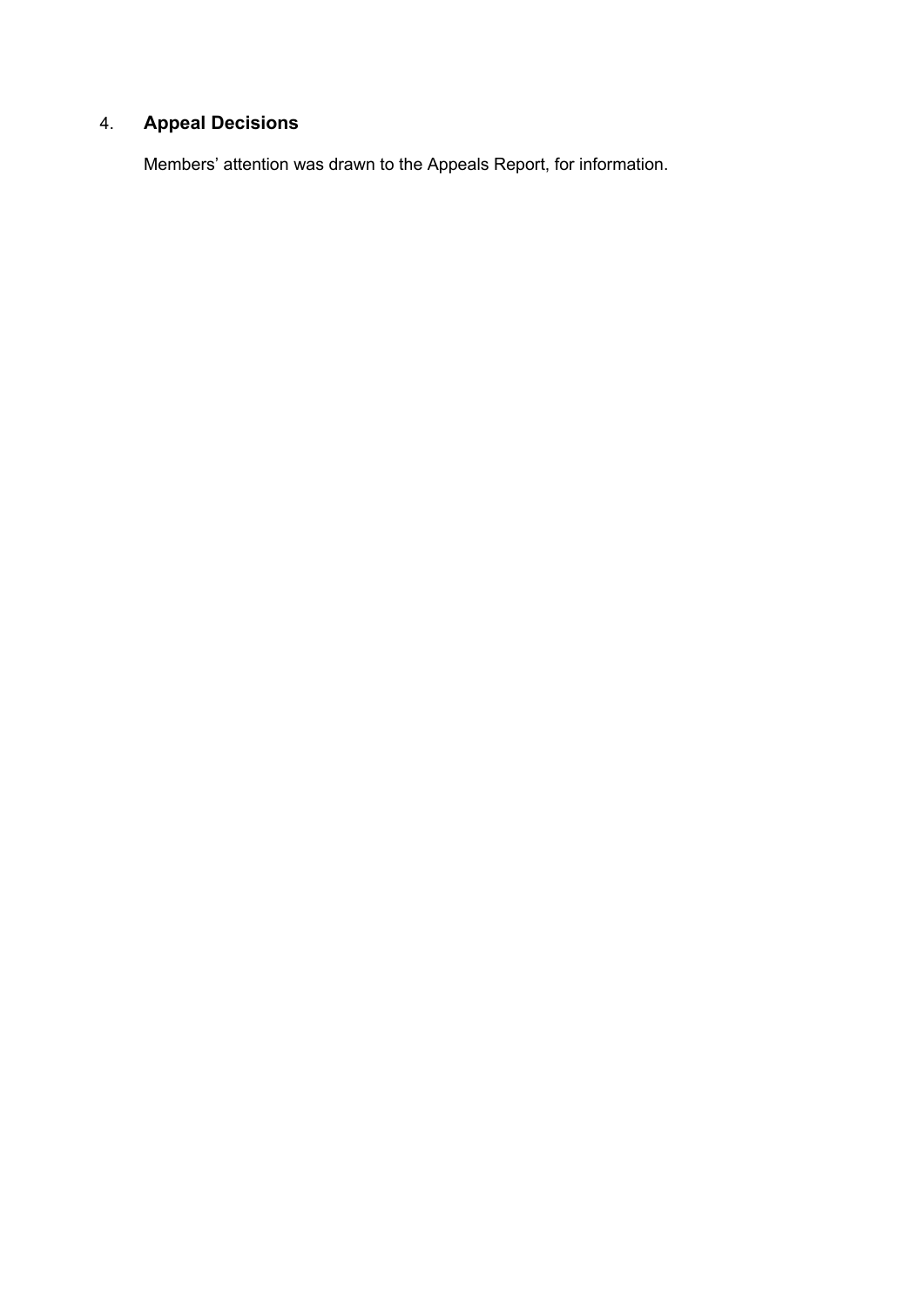#### **Appendix A**

### **PLANNING COMMITTEE – 03 April 2019**

#### **DECISION SCHEDULE**

| <b>No</b> | <b>Site/Proposal</b>                                                                                                                                                                                                                                                                        | <b>Ward</b> | <b>Additional Comments</b>                                 | <b>Decision</b>                                                                                                                                                                                                                                                                                                                                                                                                                                                                                                                                                               |
|-----------|---------------------------------------------------------------------------------------------------------------------------------------------------------------------------------------------------------------------------------------------------------------------------------------------|-------------|------------------------------------------------------------|-------------------------------------------------------------------------------------------------------------------------------------------------------------------------------------------------------------------------------------------------------------------------------------------------------------------------------------------------------------------------------------------------------------------------------------------------------------------------------------------------------------------------------------------------------------------------------|
| 18/0996   | Site: 15 Dewsland Park Road, Newport,<br><b>NP20 4EF</b>                                                                                                                                                                                                                                    | Stow Hill   | Mr King - Agent spoke<br>on the application                | Granted with conditions                                                                                                                                                                                                                                                                                                                                                                                                                                                                                                                                                       |
|           | Proposal: Change of use from Dwelling<br>(C3) to an HMO (C4) Resubmission of<br>refusal 18/0326.                                                                                                                                                                                            |             |                                                            |                                                                                                                                                                                                                                                                                                                                                                                                                                                                                                                                                                               |
| 18/1117   | Site: Baneswell Community Centre,<br>Beaufort Terrace, West Street, Newport,<br><b>NP20 4DH</b><br><b>Proposal: Conversion of Community</b><br>Centre and Nursery to create 19No.<br>Apartments, including the creation of new<br>openings and a new built house in multiple<br>occupation. | Stow Hill   | Mr Grant Davies -<br>Spoke objecting to the<br>application | <b>Refused</b><br>The proposed development represents an<br>over-intensification of the use of the site,<br>resulting in an increased demand for on<br>street parking in an area with an already<br>high demand for parking on street, to the<br>detriment of both highway safety and the<br>amenities of nearby residents. This is<br>contrary to Policies GP2, GP4 and T4 of<br>the Newport Local Development Plan<br>2011-2026 Adopted Plan January 2015<br>and Newport City Council's<br><b>Supplementary Planning Guidance</b><br>Parking Standards Adopted August 2015. |